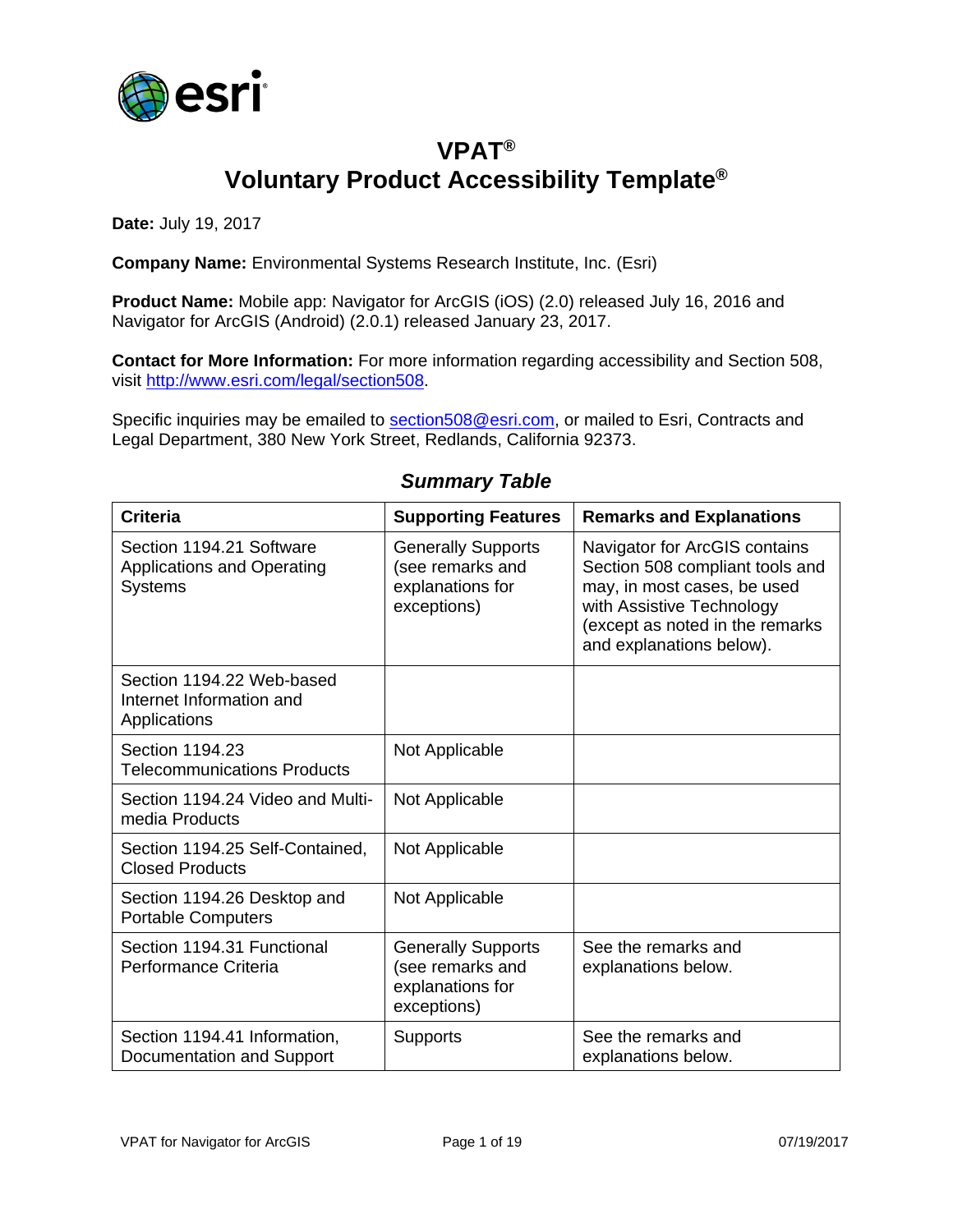| <b>Criteria</b>                                                                                                                                                                                                                                                                                                                                                                                                                                                                                                                                                                                         | <b>Supporting Features</b>                                           | <b>Remarks and Explanations</b>                                                                                                                                                                                                                                                                                                                                                                                                                           |
|---------------------------------------------------------------------------------------------------------------------------------------------------------------------------------------------------------------------------------------------------------------------------------------------------------------------------------------------------------------------------------------------------------------------------------------------------------------------------------------------------------------------------------------------------------------------------------------------------------|----------------------------------------------------------------------|-----------------------------------------------------------------------------------------------------------------------------------------------------------------------------------------------------------------------------------------------------------------------------------------------------------------------------------------------------------------------------------------------------------------------------------------------------------|
| (a) When software is designed to<br>run on a system that has a<br>keyboard, product functions shall<br>be executable from a keyboard<br>where the function itself or the<br>result of performing a function<br>can be discerned textually.                                                                                                                                                                                                                                                                                                                                                              | <b>Supports</b>                                                      | Not all dialogs provide access<br>through keyboard equivalent.<br>Some dialogs do not let the user<br>"tab" through the options on the<br>dialogs from the Keyboard. The<br>mouse must be used.                                                                                                                                                                                                                                                           |
|                                                                                                                                                                                                                                                                                                                                                                                                                                                                                                                                                                                                         |                                                                      | Note: Keyboard alternatives are<br>required only when the function<br>or result can be represented<br>with words. Navigator for ArcGIS<br>contains geographic information<br>system (GIS) technology that<br>captures, manages, and<br>analyzes data through digital<br>maps. Many GIS functions (such<br>as drawing lines on the screen)<br>cannon be represented with<br>words and, therefore, no<br>keyboard equivalent exists for<br>these functions. |
| (b) Applications shall not disrupt<br>or disable activated features of<br>other products that are identified<br>as accessibility features, where<br>those features are developed and<br>documented according to<br>industry standards. Applications<br>also shall not disrupt or disable<br>activated features of any<br>operating system that are<br>identified as accessibility features<br>where the application<br>programming interface for those<br>accessibility features has been<br>documented by the manufacturer<br>of the operating system and is<br>available to the product<br>developer. | Supports                                                             |                                                                                                                                                                                                                                                                                                                                                                                                                                                           |
| (c) A well-defined on-screen<br>indication of the current focus<br>shall be provided that moves<br>among interactive interface<br>elements as the input focus<br>changes. The focus shall be<br>programmatically exposed so                                                                                                                                                                                                                                                                                                                                                                             | Supports when<br>combined with<br>compatible Assistive<br>Technology |                                                                                                                                                                                                                                                                                                                                                                                                                                                           |

*Section 1194.21 Software Applications and Operating Systems – Detail*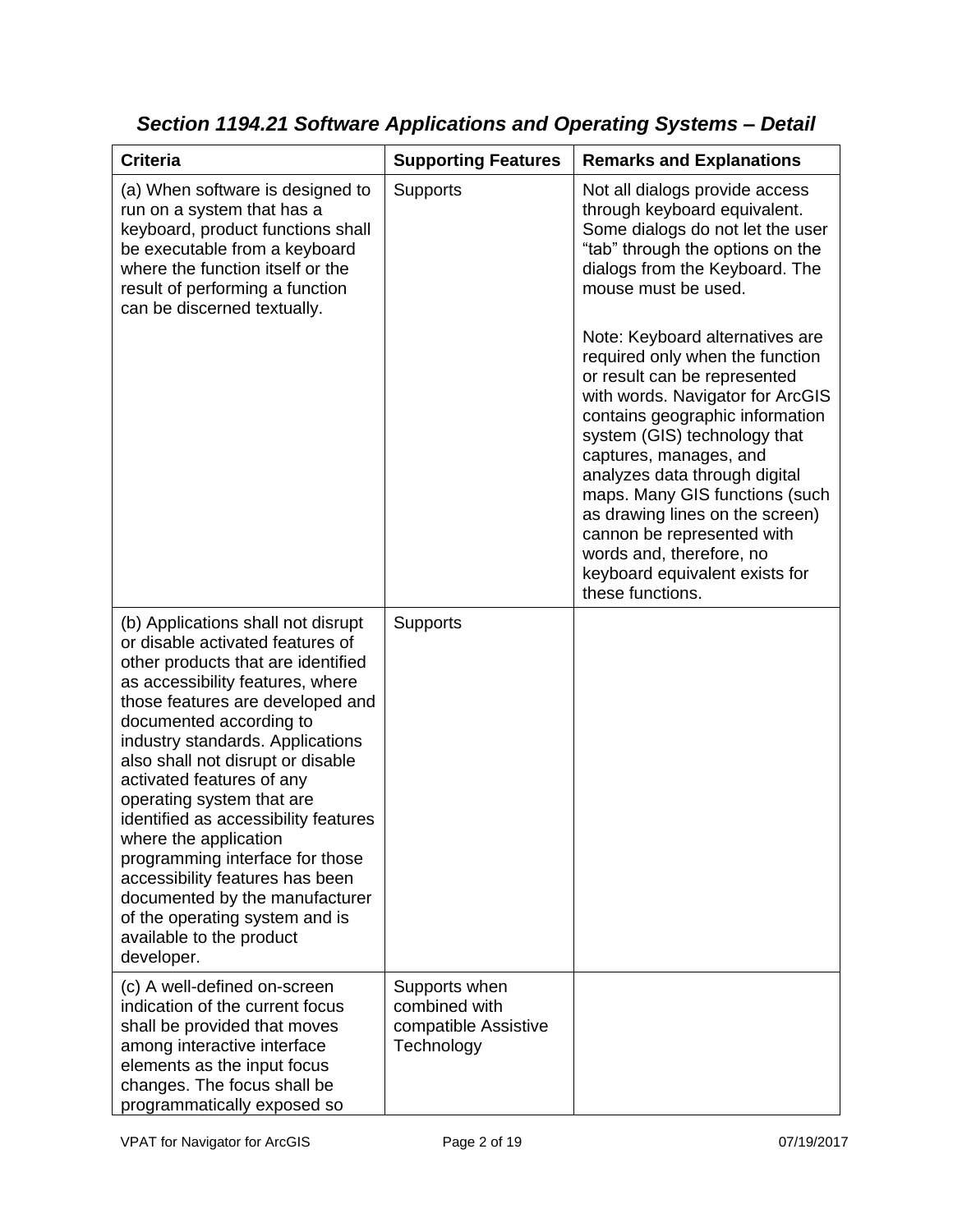| that Assistive Technology can<br>track focus and focus changes.                                                                                                                                                                                                                                            |                                    |                                                                                                                                                                                                                                                     |
|------------------------------------------------------------------------------------------------------------------------------------------------------------------------------------------------------------------------------------------------------------------------------------------------------------|------------------------------------|-----------------------------------------------------------------------------------------------------------------------------------------------------------------------------------------------------------------------------------------------------|
| (d) Sufficient information about a<br>user interface element including<br>the identity, operation and state<br>of the element shall be available<br>to Assistive Technology. When<br>an image represents a program<br>element, the information<br>conveyed by the image must also<br>be available in text. | Supports with<br><b>Exceptions</b> | Because of the dynamic and<br>customizable nature of items in<br>Navigator for ArcGIS it may not<br>provide sufficient information<br>about the user interface<br>elements to be reliably use with<br>some Assistive Technology (e.g.<br>Narrator). |
| (e) When bitmap images are<br>used to identify controls, status<br>indicators, or other programmatic<br>elements, the meaning assigned<br>to those images shall be<br>consistent throughout an<br>application's performance.                                                                               | <b>Supports</b>                    |                                                                                                                                                                                                                                                     |
| (f) Textual information shall be<br>provided through operating<br>system functions for displaying<br>text. The minimum information<br>that shall be made available is<br>text content, text input caret<br>location, and text attributes.                                                                  | Supports                           |                                                                                                                                                                                                                                                     |
| (g) Applications shall not override<br>user selected contrast and color<br>selections and other individual<br>display attributes.                                                                                                                                                                          | Does not support                   | Navigator for ArcGIS does not<br>yet allow the user to change<br>fonts, colors, or contrast settings                                                                                                                                                |
| (h) When animation is displayed,<br>the information shall be<br>displayable in at least one non-<br>animated presentation mode at<br>the option of the user.                                                                                                                                               | Supports                           |                                                                                                                                                                                                                                                     |
| (i) Color coding shall not be used<br>as the only means of conveying<br>information, indicating an action,<br>prompting a response, or<br>distinguishing a visual element.                                                                                                                                 | Supports                           |                                                                                                                                                                                                                                                     |
| (j) When a product permits a user<br>to adjust color and contrast<br>settings, a variety of color<br>selections capable of producing a<br>range of contrast levels shall be<br>provided.                                                                                                                   | <b>Supports</b>                    |                                                                                                                                                                                                                                                     |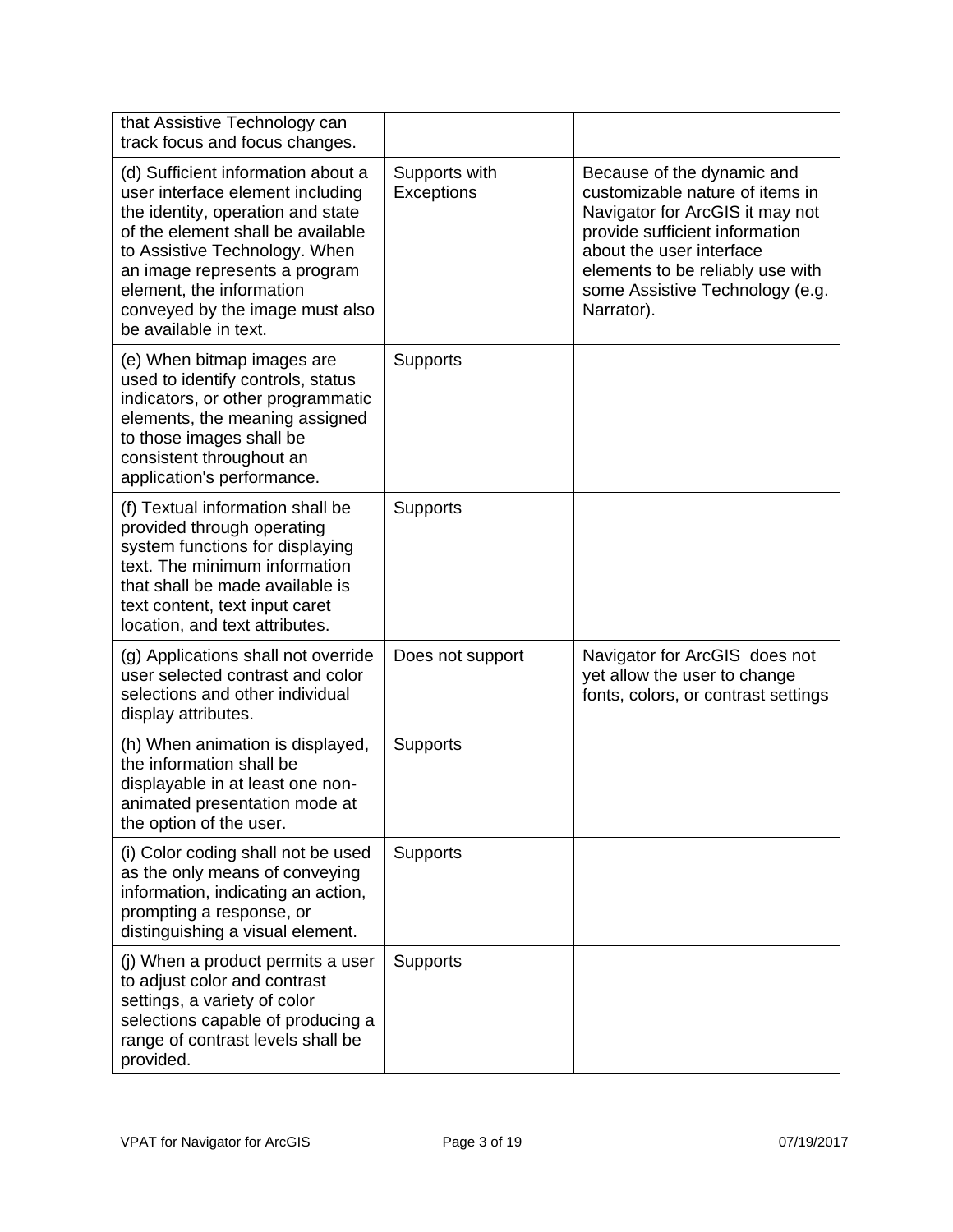| (k) Software shall not use<br>flashing or blinking text, objects,<br>or other elements having a flash<br>or blink frequency greater than 2<br>Hz and lower than 55 Hz.                                                                                              | <b>Supports</b>                                                      |  |
|---------------------------------------------------------------------------------------------------------------------------------------------------------------------------------------------------------------------------------------------------------------------|----------------------------------------------------------------------|--|
| (I) When electronic forms are<br>used, the form shall allow people<br>using Assistive Technology to<br>access the information, field<br>elements, and functionality<br>required for completion and<br>submission of the form, including<br>all directions and cues. | Supports when<br>combined with<br>compatible Assistive<br>Technology |  |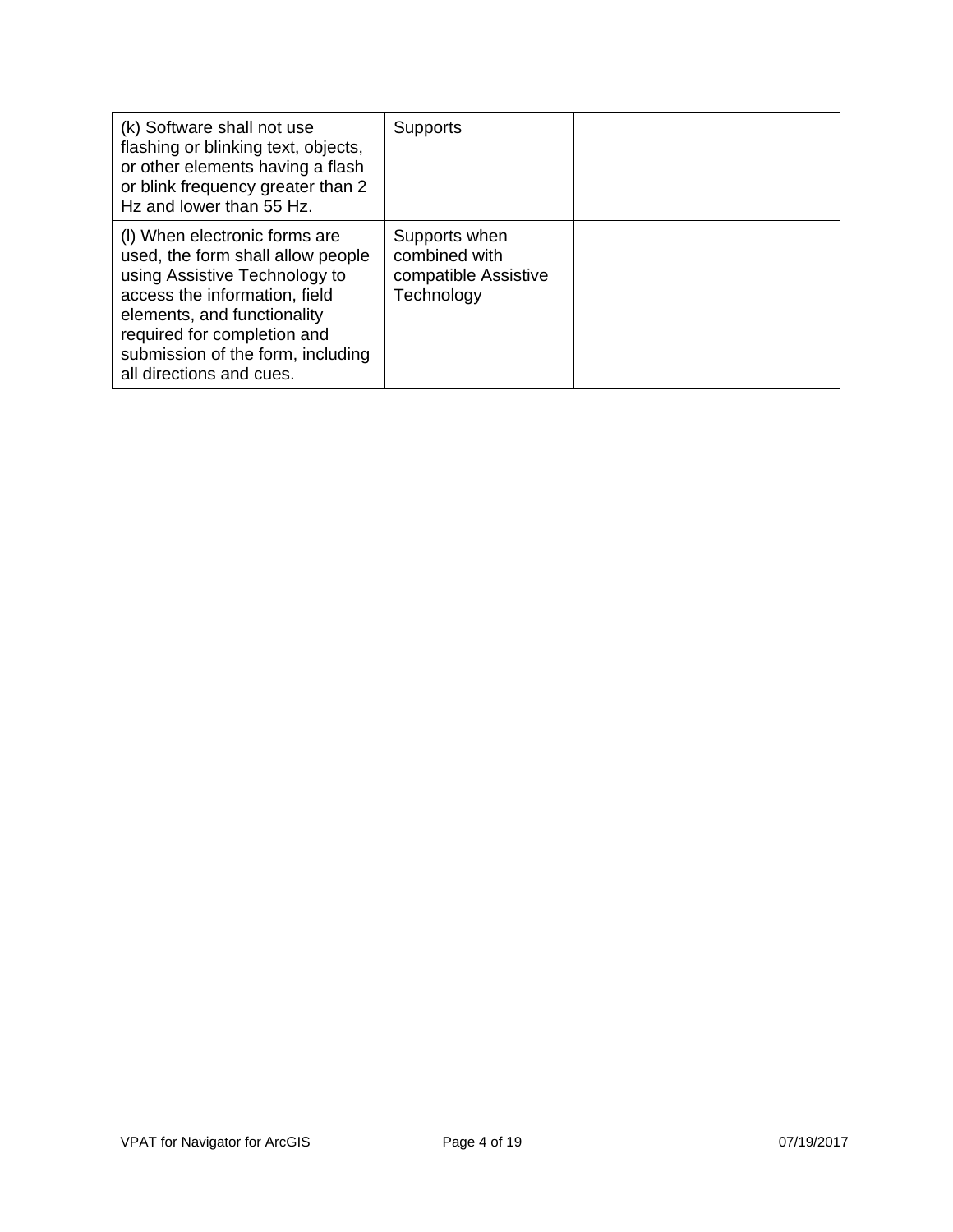| <b>Criteria</b>                                                                                                                                                              | <b>Supporting Features</b> | <b>Remarks and Explanations</b> |
|------------------------------------------------------------------------------------------------------------------------------------------------------------------------------|----------------------------|---------------------------------|
| (a) A text equivalent for every<br>non-text element shall be<br>provided (e.g., via "alt",<br>"longdesc", or in element<br>content).                                         | Not Applicable             |                                 |
| (b) Equivalent alternatives for any<br>multimedia presentation shall be<br>synchronized with the<br>presentation.                                                            | Not Applicable             |                                 |
| (c) Web pages shall be designed<br>so that all information conveyed<br>with color is also available<br>without color, for example from<br>context or markup.                 | Not Applicable             |                                 |
| (d) Documents shall be<br>organized so they are readable<br>without requiring an associated<br>style sheet.                                                                  | Not Applicable             |                                 |
| (e) Redundant text links shall be<br>provided for each active region of<br>a server-side image map.                                                                          | Not Applicable             |                                 |
| (f) Client-side image maps shall<br>be provided instead of server-<br>side image maps except where<br>the regions cannot be defined<br>with an available geometric<br>shape. | Not Applicable             |                                 |
| (g) Row and column headers<br>shall be identified for data tables.                                                                                                           | Not Applicable             |                                 |
| (h) Markup shall be used to<br>associate data cells and header<br>cells for data tables that have two<br>or more logical levels of row or<br>column headers.                 | Not Applicable             |                                 |
| (i) Frames shall be titled with text<br>that facilitates frame identification<br>and navigation.                                                                             | Not Applicable             |                                 |
| (j) Pages shall be designed to<br>avoid causing the screen to<br>flicker with a frequency greater<br>than 2 Hz and lower than 55 Hz.                                         | Not Applicable             |                                 |

*Section 1194.22 Web-based Internet Information and Applications – Detail*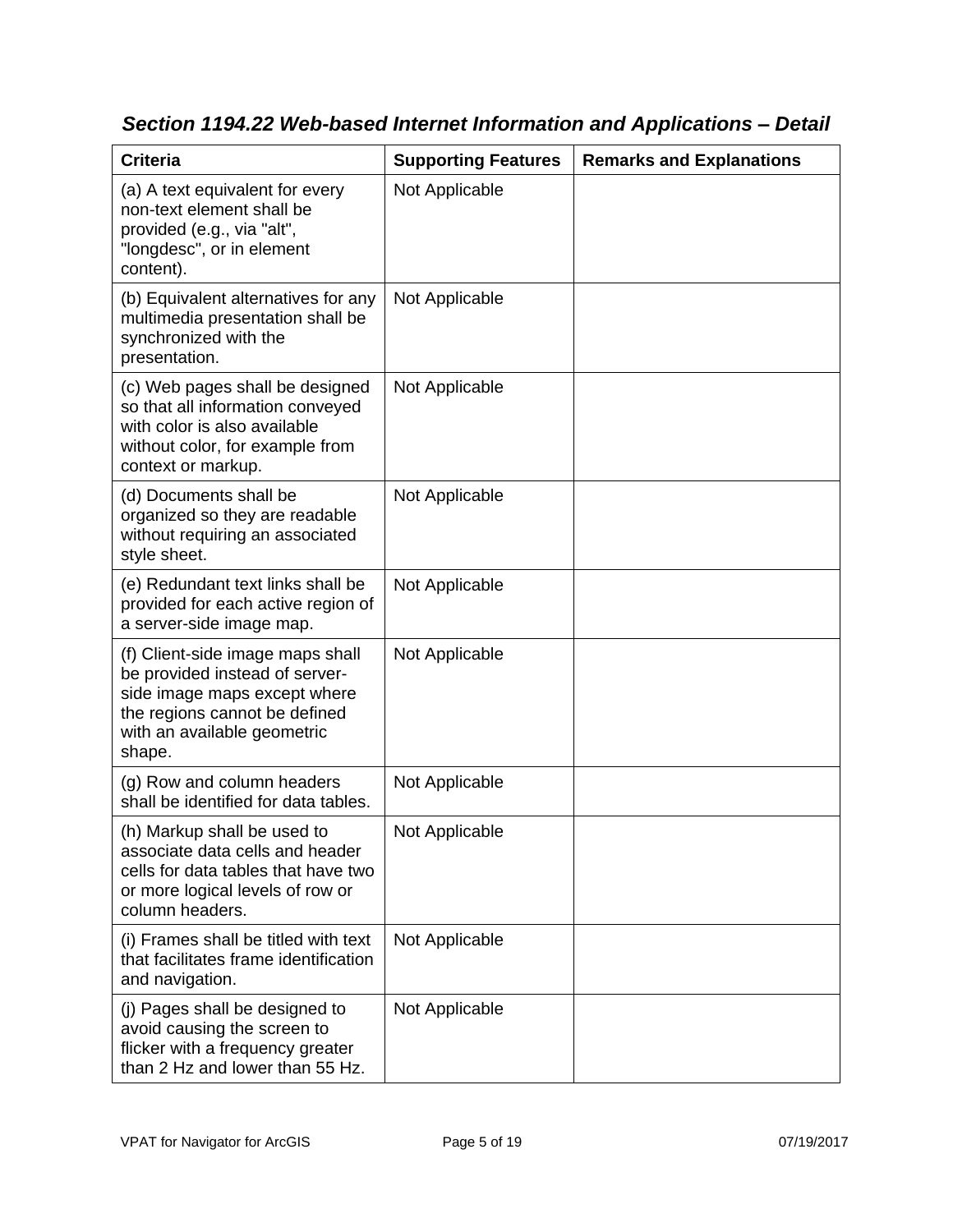| (k) A text-only page, with<br>equivalent information or<br>functionality, shall be provided to<br>make a web site comply with the<br>provisions of this part, when<br>compliance cannot be<br>accomplished in any other way.<br>The content of the text-only page<br>shall be updated whenever the<br>primary page changes. | Not Applicable |  |
|-----------------------------------------------------------------------------------------------------------------------------------------------------------------------------------------------------------------------------------------------------------------------------------------------------------------------------|----------------|--|
| (I) When pages utilize scripting<br>languages to display content, or<br>to create interface elements, the<br>information provided by the script<br>shall be identified with functional<br>text that can be read by Assistive<br>Technology.                                                                                 | Not Applicable |  |
| (m) When a web page requires<br>that an applet, plug-in or other<br>application be present on the<br>client system to interpret page<br>content, the page must provide a<br>link to a plug-in or applet that<br>complies with $§1194.21(a)$<br>through (I).                                                                 | Not Applicable |  |
| (n) When electronic forms are<br>designed to be completed on-<br>line, the form shall allow people<br>using Assistive Technology to<br>access the information, field<br>elements, and functionality<br>required for completion and<br>submission of the form, including<br>all directions and cues.                         | Not Applicable |  |
| (o) A method shall be provided<br>that permits users to skip<br>repetitive navigation links.                                                                                                                                                                                                                                | Not Applicable |  |
| (p) When a timed response is<br>required, the user shall be alerted<br>and given sufficient time to<br>indicate more time is required.                                                                                                                                                                                      | Not Applicable |  |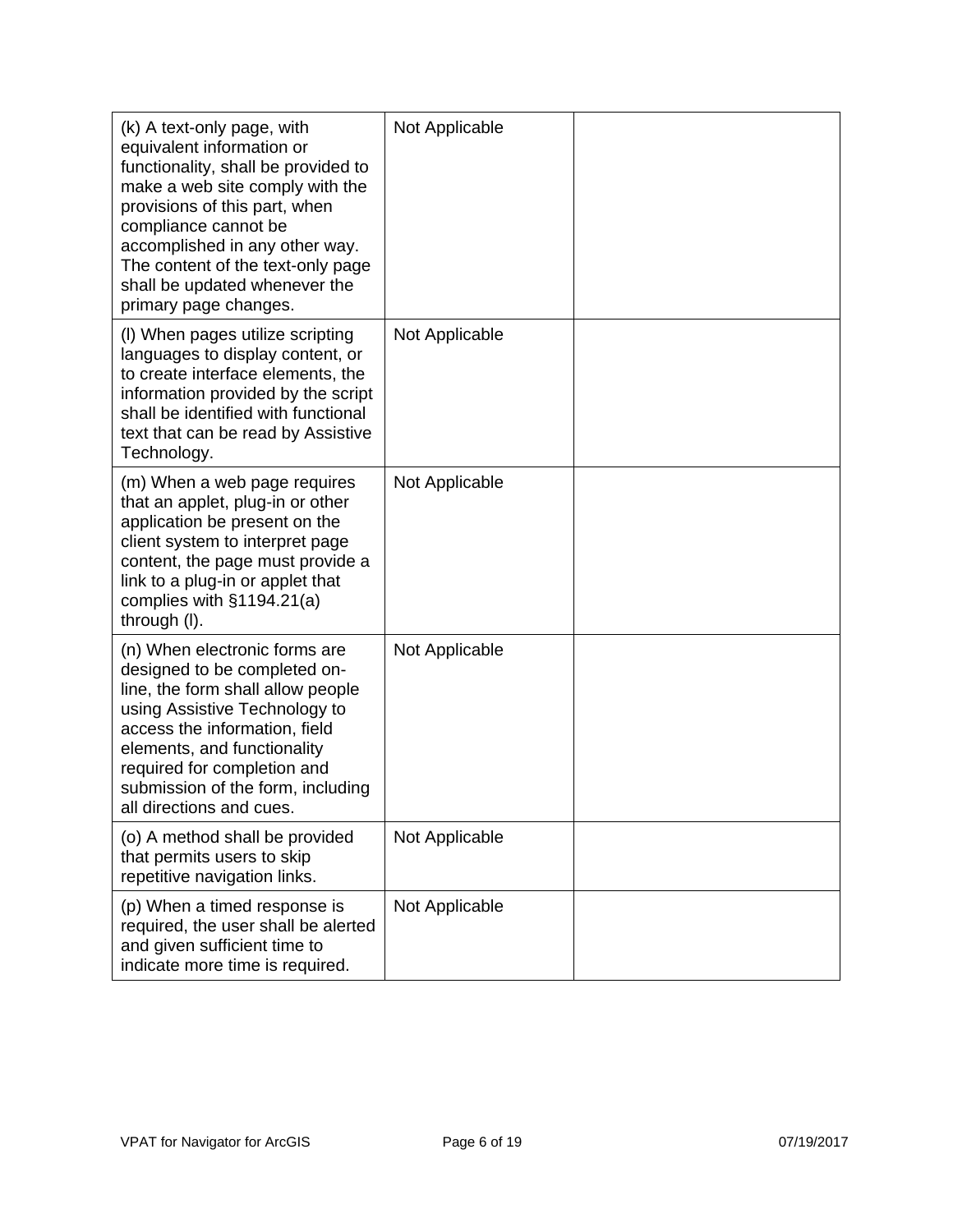| <b>Criteria</b>                                                                                                                                                                                                                                                                                                                                                       | <b>Supporting Features</b> | <b>Remarks and Explanations</b> |
|-----------------------------------------------------------------------------------------------------------------------------------------------------------------------------------------------------------------------------------------------------------------------------------------------------------------------------------------------------------------------|----------------------------|---------------------------------|
| (a) Telecommunications products<br>or systems which provide a<br>function allowing voice<br>communication and which do not<br>themselves provide a TTY<br>functionality shall provide a<br>standard non-acoustic<br>connection point for TTYs.<br>Microphones shall be capable of<br>being turned on and off to allow<br>the user to intermix speech with<br>TTY use. | Not Applicable             |                                 |
| (b) Telecommunications products<br>which include voice<br>communication functionality shall<br>support all commonly used cross-<br>manufacturer non-proprietary<br>standard TTY signal protocols.                                                                                                                                                                     | Not Applicable             |                                 |
| (c) Voice mail, auto-attendant,<br>and interactive voice response<br>telecommunications systems<br>shall be usable by TTY users<br>with their TTYs.                                                                                                                                                                                                                   | Not Applicable             |                                 |
| (d) Voice mail, messaging, auto-<br>attendant, and interactive voice<br>response telecommunications<br>systems that require a response<br>from a user within a time interval,<br>shall give an alert when the time<br>interval is about to run out, and<br>shall provide sufficient time for<br>the user to indicate more time is<br>required.                        | Not Applicable             |                                 |
| (e) Where provided, caller<br>identification and similar<br>telecommunications functions<br>shall also be available for users<br>of TTYs, and for users who<br>cannot see displays.                                                                                                                                                                                   | Not Applicable             |                                 |
| (f) For transmitted voice signals,<br>telecommunications products<br>shall provide a gain adjustable up<br>to a minimum of 20 dB. For<br>incremental volume control, at                                                                                                                                                                                               | Not Applicable             |                                 |

### *Section 1194.23 Telecommunications Products – Detail*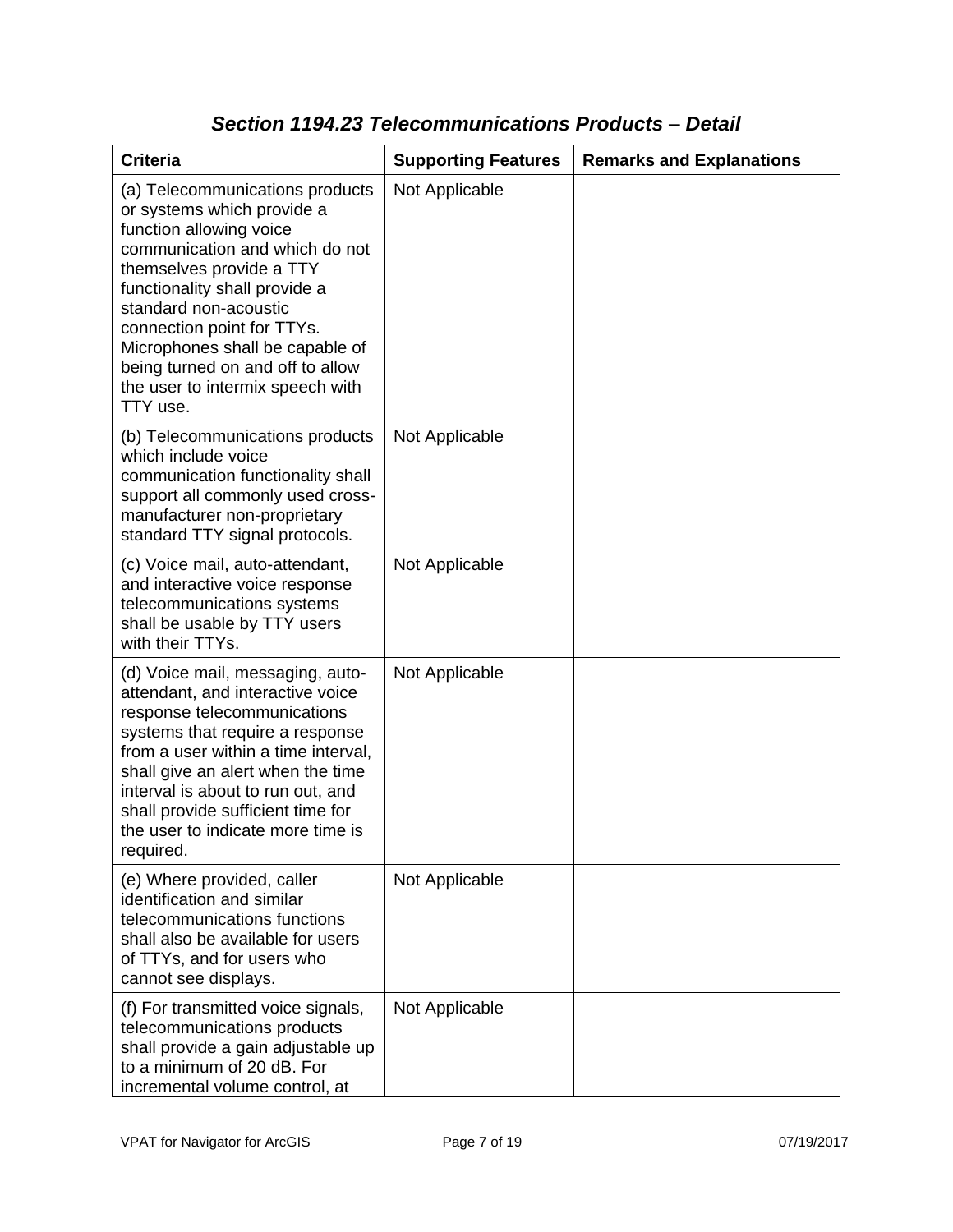| least one intermediate step of 12<br>dB of gain shall be provided.                                                                                                                                                                                                                                                                                                                                                                                                                                                   |                |  |
|----------------------------------------------------------------------------------------------------------------------------------------------------------------------------------------------------------------------------------------------------------------------------------------------------------------------------------------------------------------------------------------------------------------------------------------------------------------------------------------------------------------------|----------------|--|
| (g) If the telecommunications<br>product allows a user to adjust<br>the receive volume, a function<br>shall be provided to automatically<br>reset the volume to the default<br>level after every use.                                                                                                                                                                                                                                                                                                                | Not Applicable |  |
| (h) Where a telecommunications<br>product delivers output by an<br>audio transducer which is<br>normally held up to the ear, a<br>means for effective magnetic<br>wireless coupling to hearing<br>technologies shall be provided.                                                                                                                                                                                                                                                                                    | Not Applicable |  |
| (i) Interference to hearing<br>technologies (including hearing<br>aids, cochlear implants, and<br>assistive listening devices) shall<br>be reduced to the lowest possible<br>level that allows a user of hearing<br>technologies to utilize the<br>telecommunications product.                                                                                                                                                                                                                                       | Not Applicable |  |
| (i) Products that transmit or<br>conduct information or<br>communication, shall pass<br>through cross-manufacturer, non-<br>proprietary, industry-standard<br>codes, translation protocols,<br>formats or other information<br>necessary to provide the<br>information or communication in<br>a usable format. Technologies<br>which use encoding, signal<br>compression, format<br>transformation, or similar<br>techniques shall not remove<br>information needed for access or<br>shall restore it upon delivery. | Not Applicable |  |
| (k)(1) Products which have<br>mechanically operated controls<br>or keys shall comply with the<br>following: Controls and Keys<br>shall be tactilely discernible<br>without activating the controls or<br>keys.                                                                                                                                                                                                                                                                                                       | Not Applicable |  |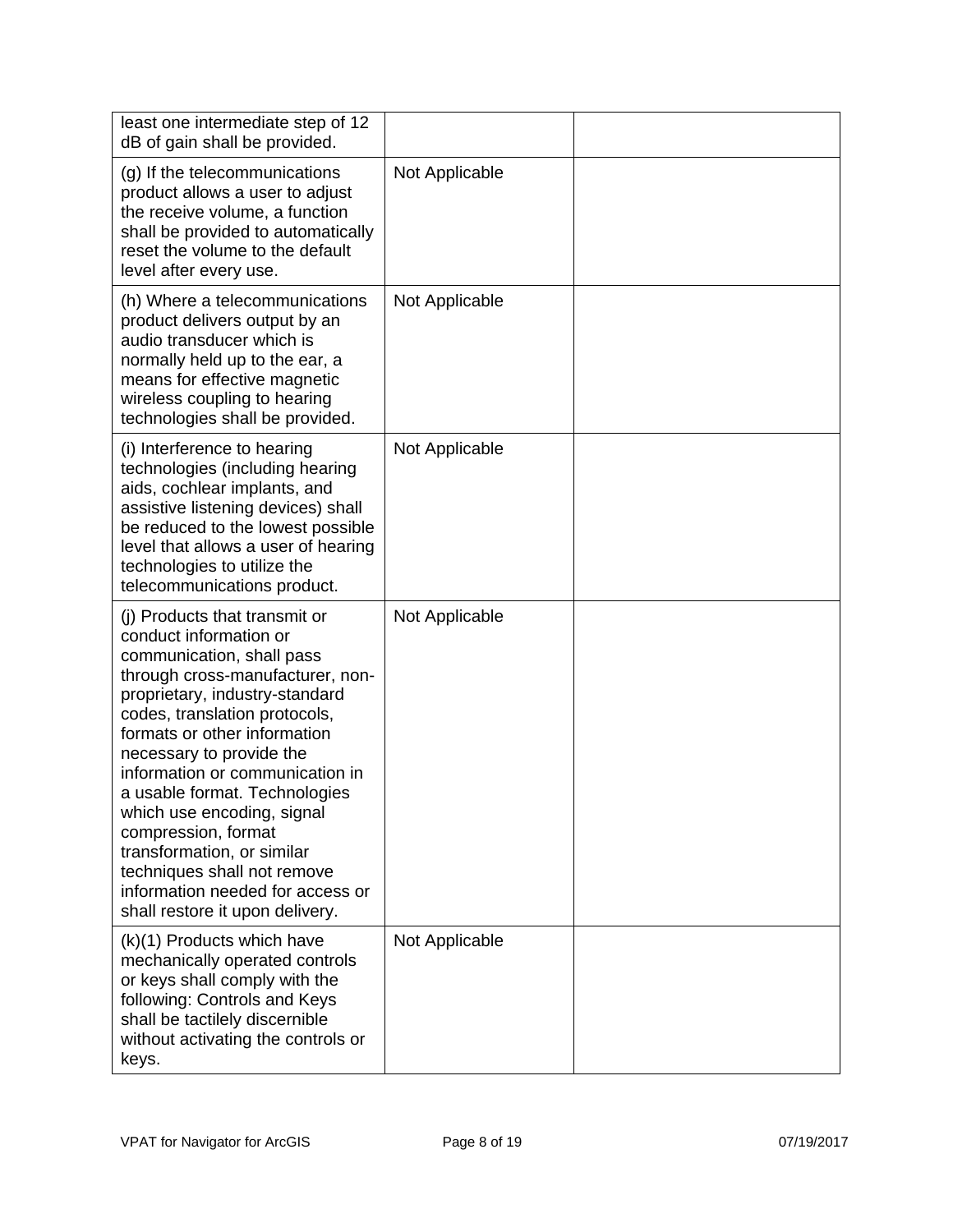| $(k)(2)$ Products which have<br>mechanically operated controls<br>or keys shall comply with the<br>following: Controls and Keys<br>shall be operable with one hand<br>and shall not require tight<br>grasping, pinching, twisting of the<br>wrist. The force required to<br>activate controls and keys shall<br>be 5 lbs. (22.2N) maximum. |                |  |
|--------------------------------------------------------------------------------------------------------------------------------------------------------------------------------------------------------------------------------------------------------------------------------------------------------------------------------------------|----------------|--|
| $(k)(3)$ Products which have<br>mechanically operated controls<br>or keys shall comply with the<br>following: If key repeat is<br>supported, the delay before<br>repeat shall be adjustable to at<br>least 2 seconds. Key repeat rate<br>shall be adjustable to 2 seconds<br>per character.                                                | Not Applicable |  |
| $(k)(4)$ Products which have<br>mechanically operated controls<br>or keys shall comply with the<br>following: The status of all locking<br>or toggle controls or keys shall be<br>visually discernible, and<br>discernible either through touch<br>or sound.                                                                               | Not Applicable |  |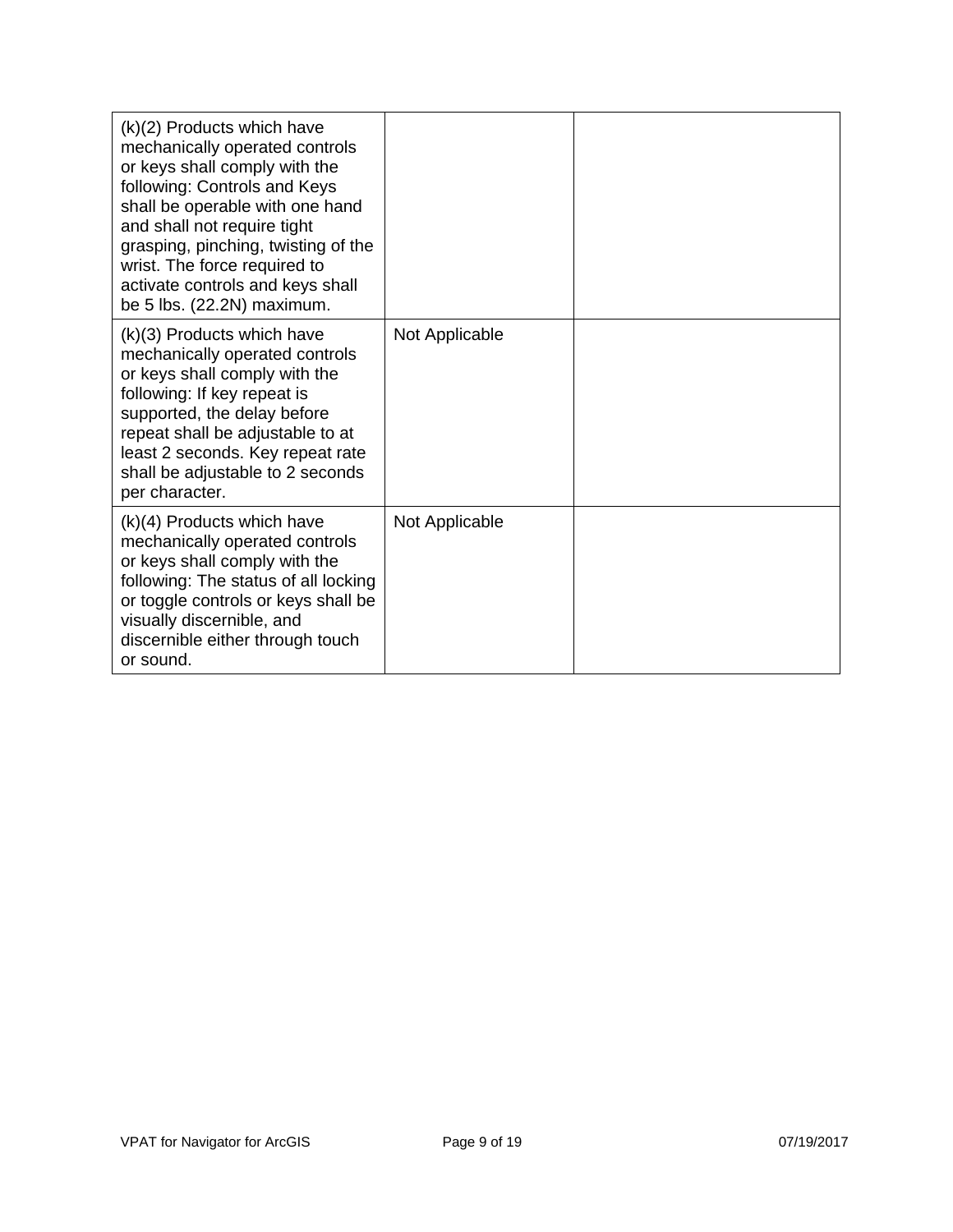| <b>Criteria</b>                                                                                                                                                                                                                                                                                                                                                                                                                                                                                                                                                                                                                                                                                                                                                                                                                                                                                                                                                           | <b>Supporting Features</b> | <b>Remarks and Explanations</b> |
|---------------------------------------------------------------------------------------------------------------------------------------------------------------------------------------------------------------------------------------------------------------------------------------------------------------------------------------------------------------------------------------------------------------------------------------------------------------------------------------------------------------------------------------------------------------------------------------------------------------------------------------------------------------------------------------------------------------------------------------------------------------------------------------------------------------------------------------------------------------------------------------------------------------------------------------------------------------------------|----------------------------|---------------------------------|
| a) All analog television displays<br>13 inches and larger, and<br>computer equipment that<br>includes analog television<br>receiver or display circuitry, shall<br>be equipped with caption<br>decoder circuitry which<br>appropriately receives, decodes,<br>and displays closed captions<br>from broadcast, cable, videotape,<br>and DVD signals. As soon as<br>practicable, but not later than<br>July 1, 2002, widescreen digital<br>television (DTV) displays<br>measuring at least 7.8 inches<br>vertically, DTV sets with<br>conventional displays measuring<br>at least 13 inches vertically, and<br>stand-alone DTV tuners, whether<br>or not they are marketed with<br>display screens, and computer<br>equipment that includes DTV<br>receiver or display circuitry, shall<br>be equipped with caption<br>decoder circuitry which<br>appropriately receives, decodes,<br>and displays closed captions<br>from broadcast, cable, videotape,<br>and DVD signals. | Not Applicable             |                                 |
| (b) Television tuners, including<br>tuner cards for use in computers,<br>shall be equipped with secondary<br>audio program playback circuitry.                                                                                                                                                                                                                                                                                                                                                                                                                                                                                                                                                                                                                                                                                                                                                                                                                            | Not Applicable             |                                 |
| (c) All training and informational<br>video and multimedia productions<br>which support the agency's<br>mission, regardless of format,<br>that contain speech or other<br>audio information necessary for<br>the comprehension of the<br>content, shall be open or closed<br>captioned.                                                                                                                                                                                                                                                                                                                                                                                                                                                                                                                                                                                                                                                                                   | Not Applicable             |                                 |
| (d) All training and informational<br>video and multimedia productions<br>which support the agency's<br>mission, regardless of format,                                                                                                                                                                                                                                                                                                                                                                                                                                                                                                                                                                                                                                                                                                                                                                                                                                    | Not Applicable             |                                 |

### *Section 1194.24 Video and Multi-media Products – Detail*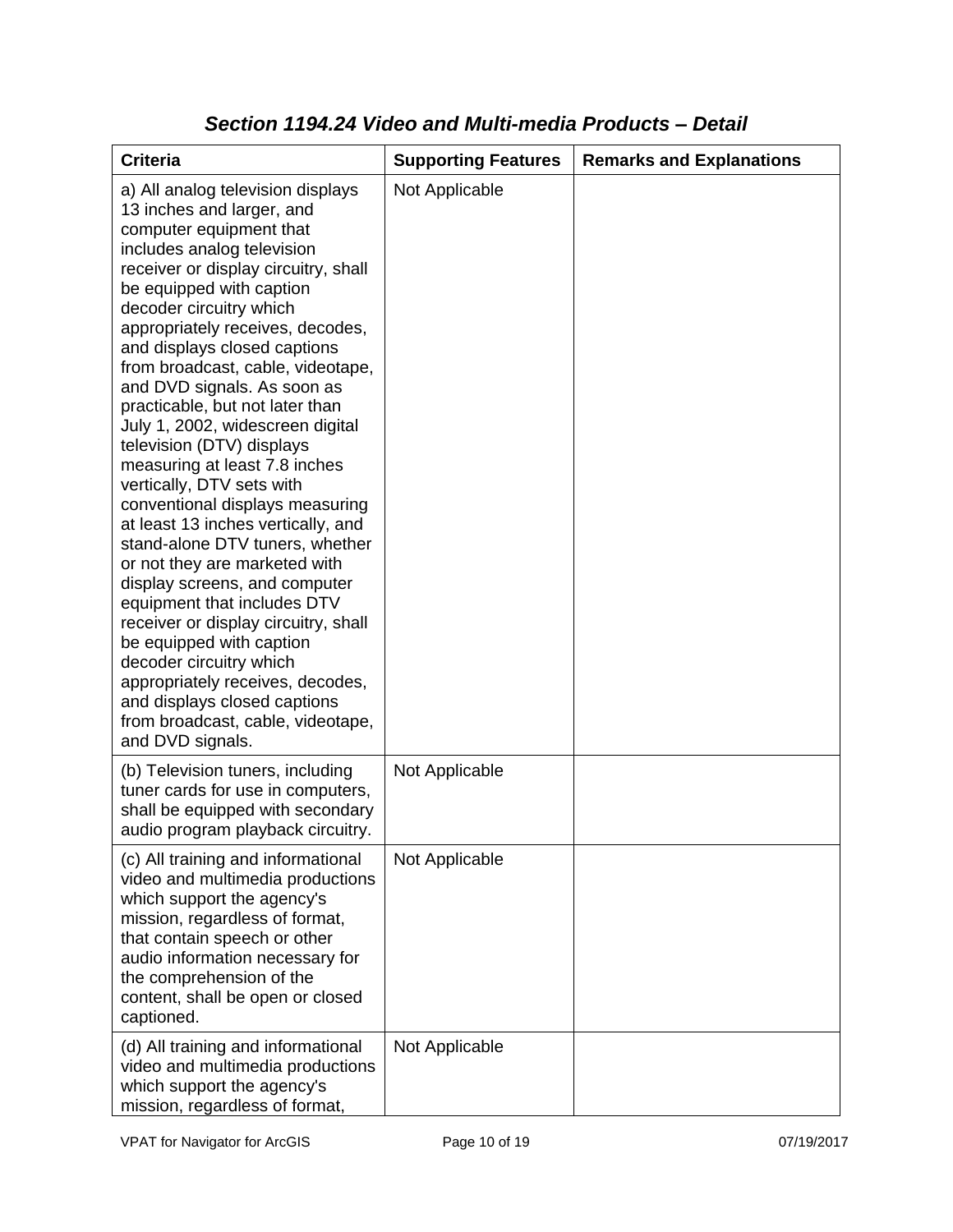| that contain visual information<br>necessary for the comprehension<br>of the content, shall be audio<br>described.                    |                |  |
|---------------------------------------------------------------------------------------------------------------------------------------|----------------|--|
| (e) Display or presentation of<br>alternate text presentation or<br>audio descriptions shall be user-<br>selectable unless permanent. | Not Applicable |  |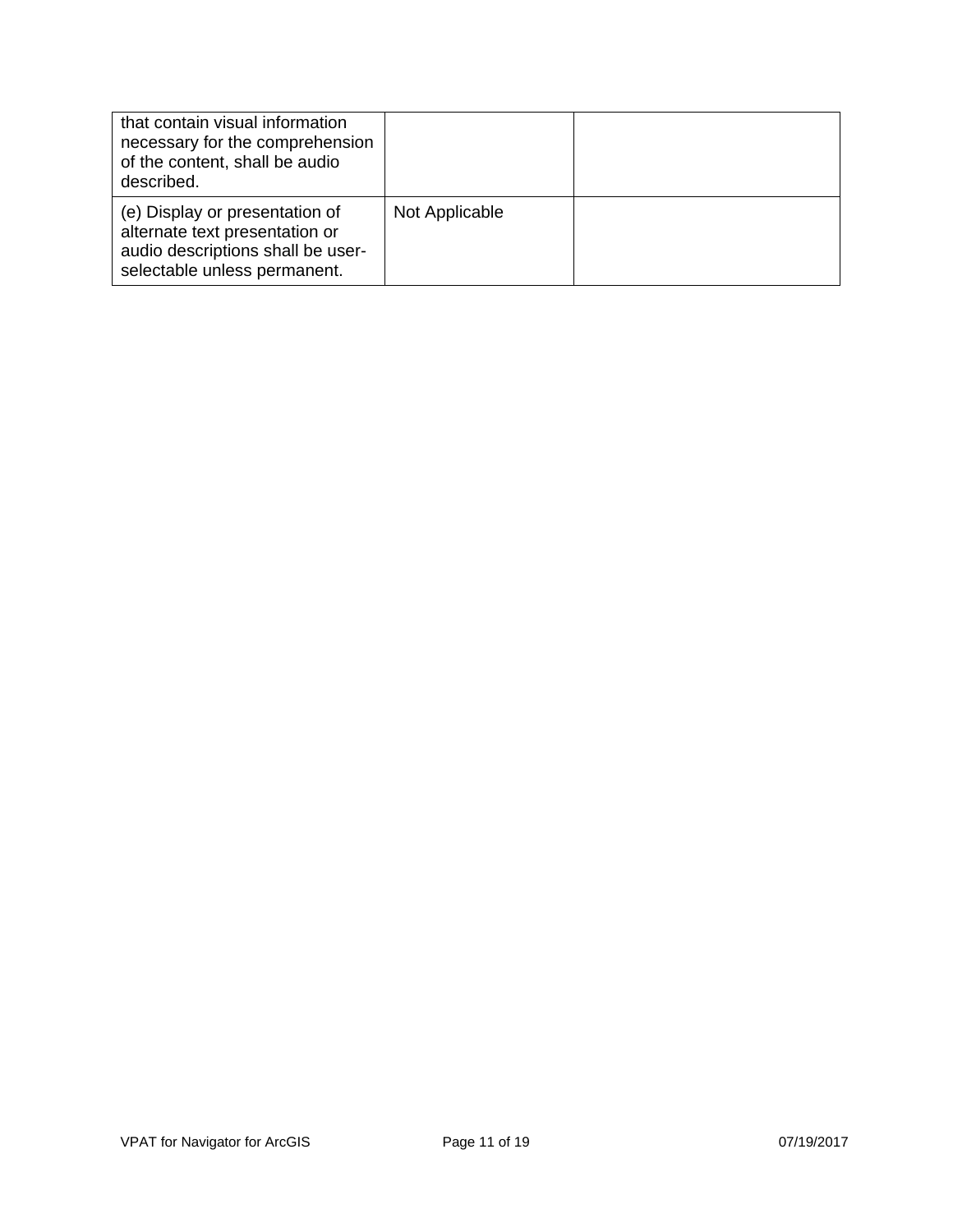# *Section 1194.25 Self-Contained, Closed Products – Detail*

| <b>Criteria</b>                                                                                                                                                                                                                                                                                                                                                                   | <b>Supporting Features</b> | <b>Remarks and Explanations</b> |
|-----------------------------------------------------------------------------------------------------------------------------------------------------------------------------------------------------------------------------------------------------------------------------------------------------------------------------------------------------------------------------------|----------------------------|---------------------------------|
| (a) Self contained products shall<br>be usable by people with<br>disabilities without requiring an<br>end-user to attach Assistive<br>Technology to the product.<br>Personal headsets for private<br>listening are not Assistive<br>Technology.                                                                                                                                   | Not Applicable             |                                 |
| (b) When a timed response is<br>required, the user shall be alerted<br>and given sufficient time to<br>indicate more time is required.                                                                                                                                                                                                                                            | Not Applicable             |                                 |
| (c) Where a product utilizes<br>touchscreens or contact-sensitive<br>controls, an input method shall<br>be provided that complies with<br>§1194.23 (k) (1) through (4).                                                                                                                                                                                                           | Not Applicable             |                                 |
| (d) When biometric forms of user<br>identification or control are used,<br>an alternative form of<br>identification or activation, which<br>does not require the user to<br>possess particular biological<br>characteristics, shall also be<br>provided.                                                                                                                          | Not Applicable             |                                 |
| (e) When products provide<br>auditory output, the audio signal<br>shall be provided at a standard<br>signal level through an industry<br>standard connector that will allow<br>for private listening. The product<br>must provide the ability to<br>interrupt, pause, and restart the<br>audio at any time.                                                                       | Not Applicable             |                                 |
| (f) When products deliver voice<br>output in a public area,<br>incremental volume control shall<br>be provided with output<br>amplification up to a level of at<br>least 65 dB. Where the ambient<br>noise level of the environment is<br>above 45 dB, a volume gain of at<br>least 20 dB above the ambient<br>level shall be user selectable. A<br>function shall be provided to | Not Applicable             |                                 |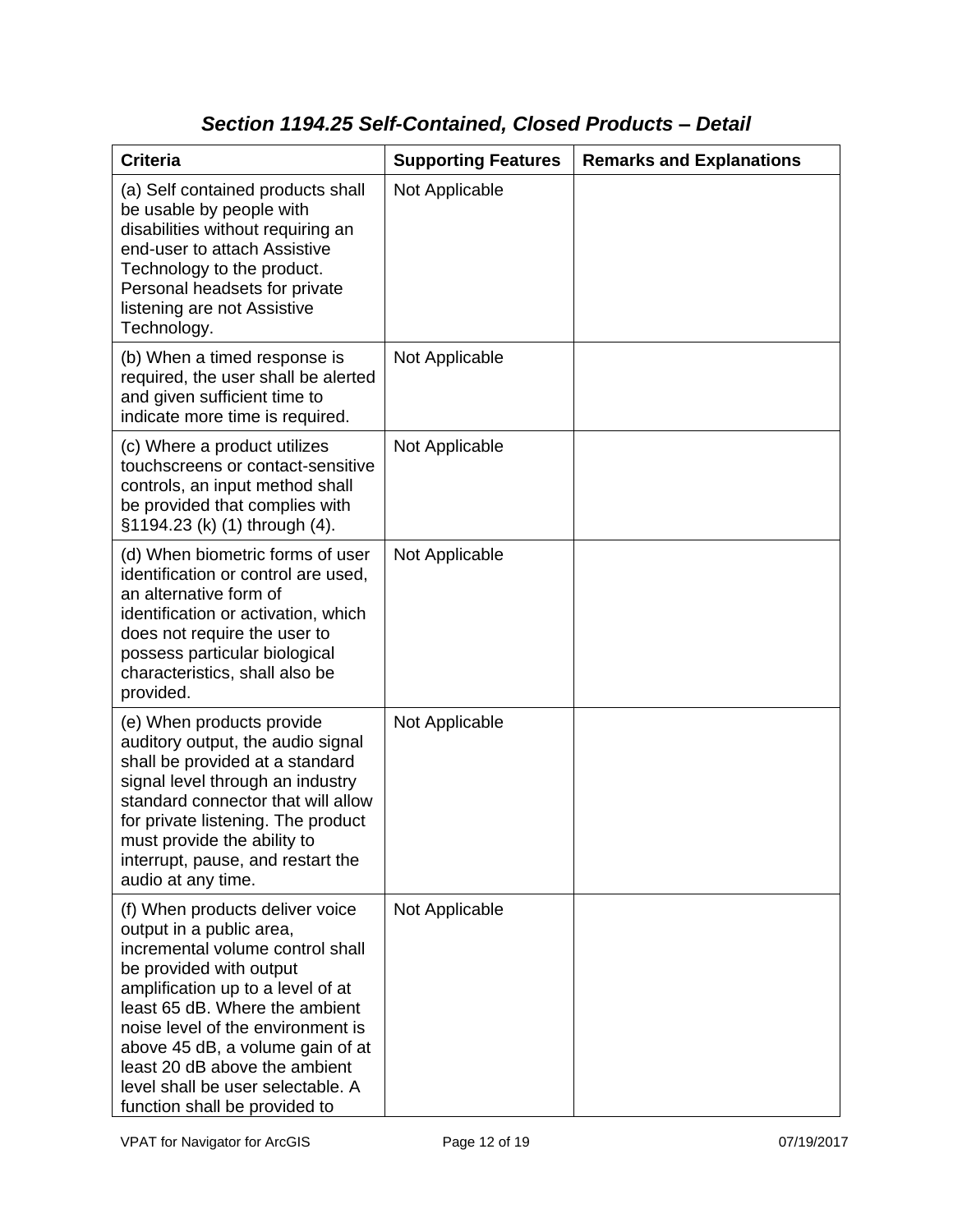| automatically reset the volume to<br>the default level after every use.                                                                                                                                                                                                                                                                                                                                                                                                                                                                                                           |                |  |
|-----------------------------------------------------------------------------------------------------------------------------------------------------------------------------------------------------------------------------------------------------------------------------------------------------------------------------------------------------------------------------------------------------------------------------------------------------------------------------------------------------------------------------------------------------------------------------------|----------------|--|
| (g) Color coding shall not be<br>used as the only means of<br>conveying information, indicating<br>an action, prompting a response,<br>or distinguishing a visual<br>element.                                                                                                                                                                                                                                                                                                                                                                                                     | Not Applicable |  |
| (h) When a product permits a<br>user to adjust color and contrast<br>settings, a range of color<br>selections capable of producing a<br>variety of contrast levels shall be<br>provided.                                                                                                                                                                                                                                                                                                                                                                                          | Not Applicable |  |
| (i) Products shall be designed to<br>avoid causing the screen to<br>flicker with a frequency greater<br>than 2 Hz and lower than 55 Hz.                                                                                                                                                                                                                                                                                                                                                                                                                                           | Not Applicable |  |
| (j) (1) Products which are<br>freestanding, non-portable, and<br>intended to be used in one<br>location and which have operable<br>controls shall comply with the<br>following: The position of any<br>operable control shall be<br>determined with respect to a<br>vertical plane, which is 48 inches<br>in length, centered on the<br>operable control, and at the<br>maximum protrusion of the<br>product within the 48 inch length<br>on products which are<br>freestanding, non-portable, and<br>intended to be used in one<br>location and which have operable<br>controls. | Not Applicable |  |
| $(j)(2)$ Products which are<br>freestanding, non-portable, and<br>intended to be used in one<br>location and which have operable<br>controls shall comply with the<br>following: Where any operable<br>control is 10 inches or less<br>behind the reference plane, the<br>height shall be 54 inches<br>maximum and 15 inches<br>minimum above the floor.                                                                                                                                                                                                                          | Not Applicable |  |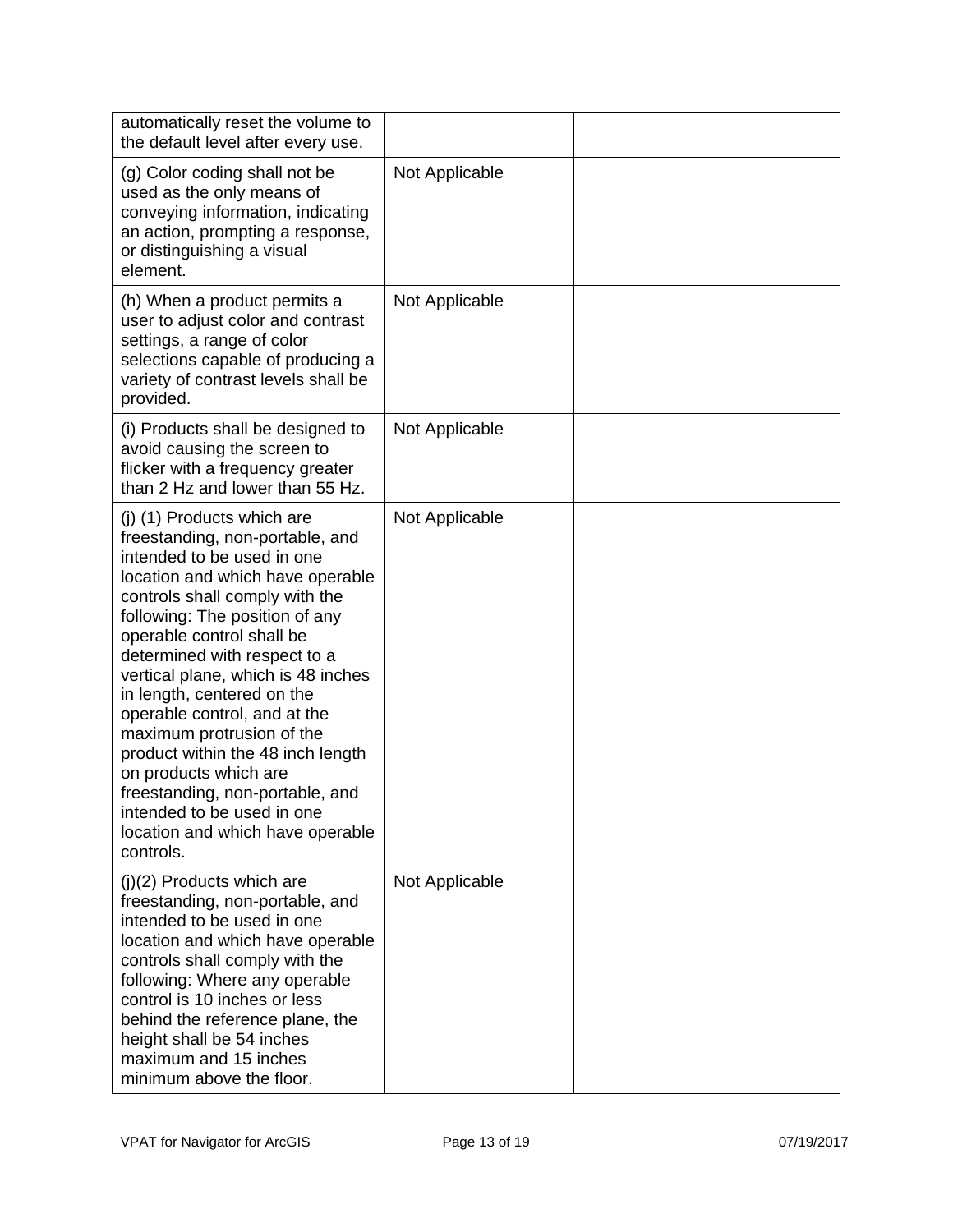| $(i)(3)$ Products which are<br>freestanding, non-portable, and<br>intended to be used in one<br>location and which have operable<br>controls shall comply with the<br>following: Where any operable<br>control is more than 10 inches<br>and not more than 24 inches<br>behind the reference plane, the<br>height shall be 46 inches<br>maximum and 15 inches<br>minimum above the floor. | Not Applicable |  |
|-------------------------------------------------------------------------------------------------------------------------------------------------------------------------------------------------------------------------------------------------------------------------------------------------------------------------------------------------------------------------------------------|----------------|--|
| $(j)(4)$ Products which are<br>freestanding, non-portable, and<br>intended to be used in one<br>location and which have operable<br>controls shall comply with the<br>following: Operable controls shall<br>not be more than 24 inches<br>behind the reference plane.                                                                                                                     | Not Applicable |  |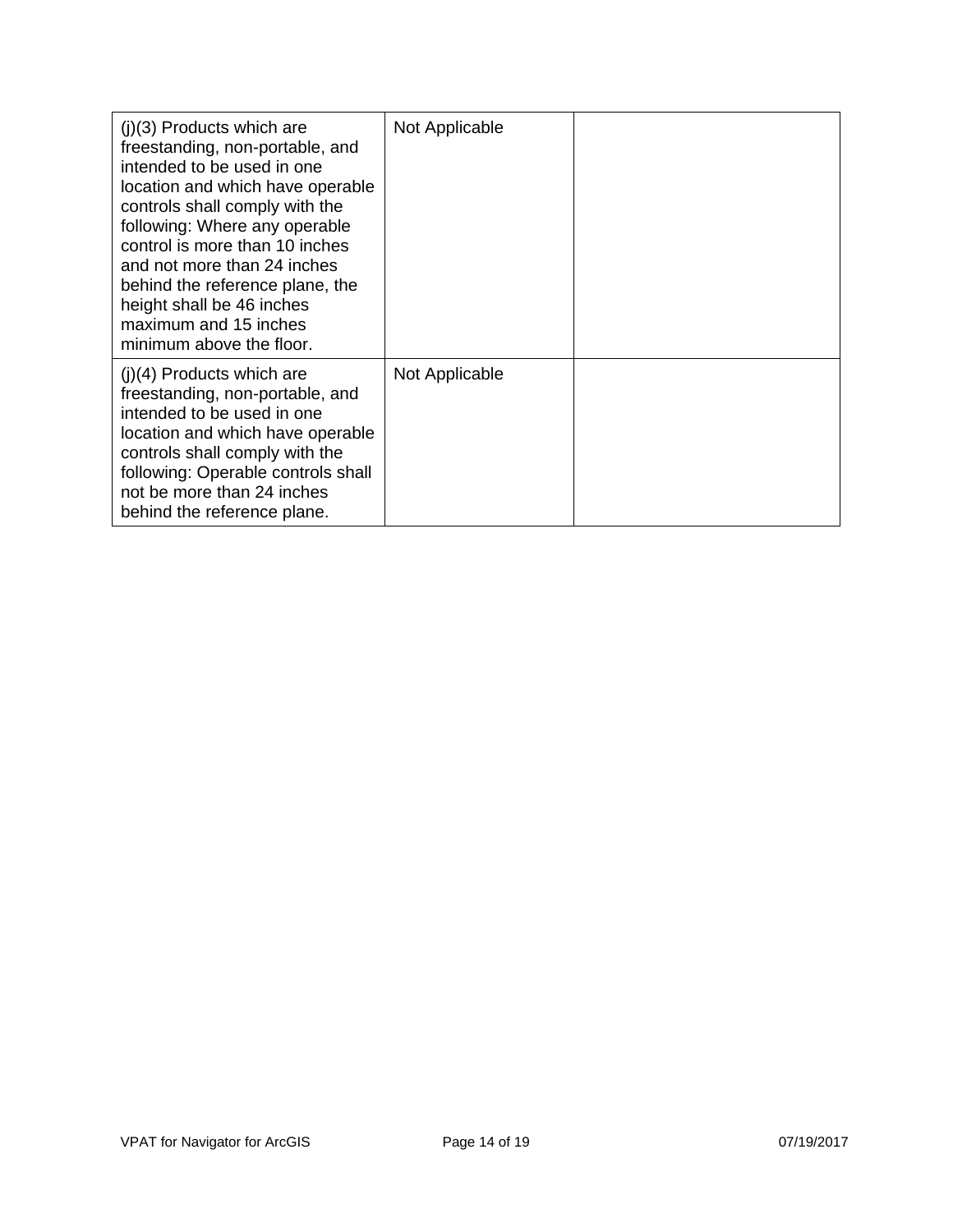| <b>Criteria</b>                                                                                                                                                                                                                                          | <b>Supporting Features</b> | <b>Remarks and Explanations</b> |
|----------------------------------------------------------------------------------------------------------------------------------------------------------------------------------------------------------------------------------------------------------|----------------------------|---------------------------------|
| (a) All mechanically operated<br>controls and keys shall comply<br>with §1194.23 (k) (1) through (4).                                                                                                                                                    | Not Applicable             |                                 |
| (b) If a product utilizes<br>touchscreens or touch-operated<br>controls, an input method shall<br>be provided that complies with<br>§1194.23 (k) (1) through (4).                                                                                        | Not Applicable             |                                 |
| (c) When biometric forms of user<br>identification or control are used,<br>an alternative form of<br>identification or activation, which<br>does not require the user to<br>possess particular biological<br>characteristics, shall also be<br>provided. | Not Applicable             |                                 |
| (d) Where provided, at least one<br>of each type of expansion slots,<br>ports and connectors shall<br>comply with publicly available<br>industry standards.                                                                                              | Not Applicable             |                                 |

# *Section 1194.26 Desktop and Portable Computers – Detail*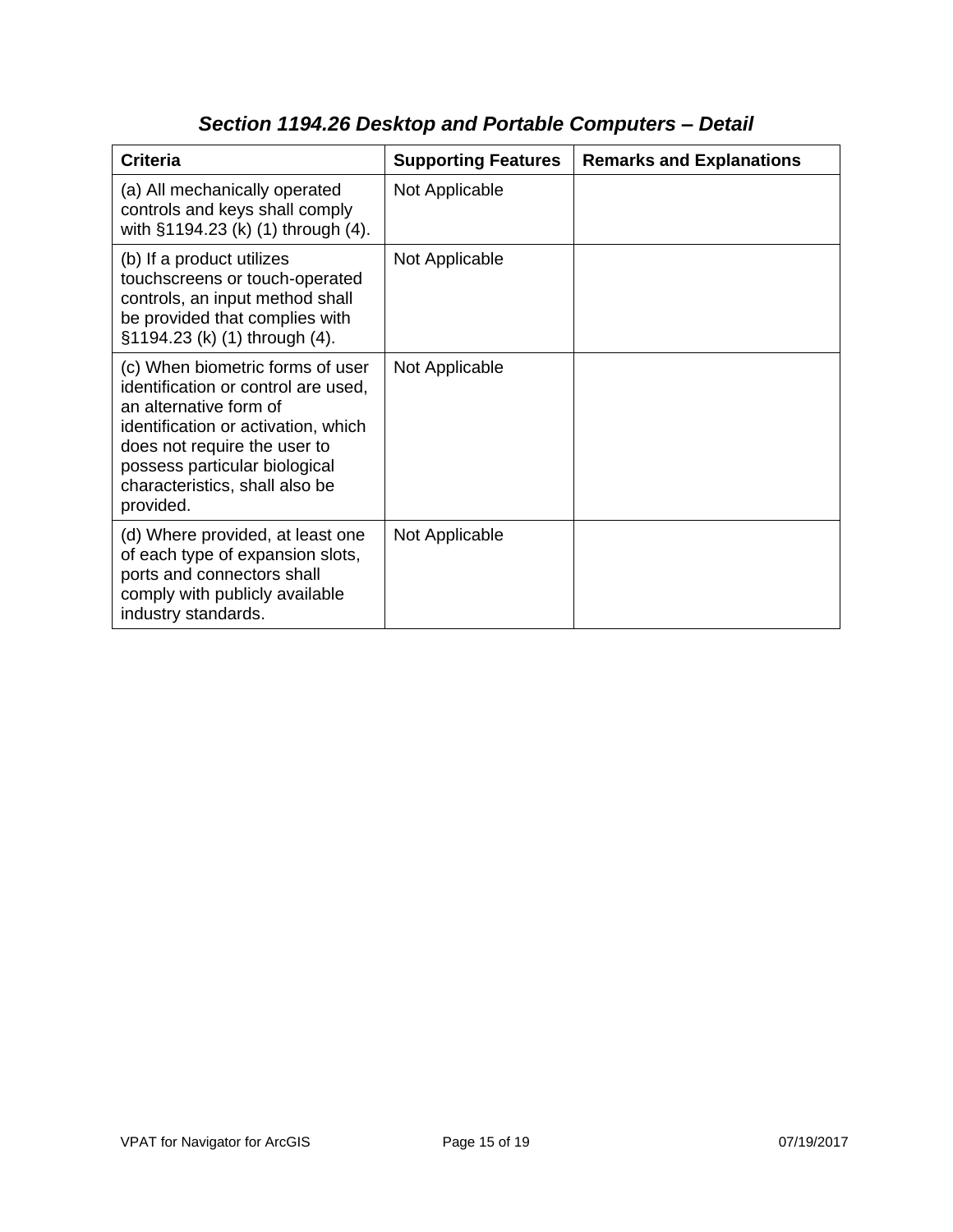| <b>Criteria</b>                                                                                                                                                                                                                                                                                                                        | <b>Supporting Features</b>                                           | <b>Remarks and Explanations</b>                                                                                                                                                                                                                                                                  |
|----------------------------------------------------------------------------------------------------------------------------------------------------------------------------------------------------------------------------------------------------------------------------------------------------------------------------------------|----------------------------------------------------------------------|--------------------------------------------------------------------------------------------------------------------------------------------------------------------------------------------------------------------------------------------------------------------------------------------------|
|                                                                                                                                                                                                                                                                                                                                        |                                                                      |                                                                                                                                                                                                                                                                                                  |
| (a) At least one mode of<br>operation and information<br>retrieval that does not require<br>user vision shall be provided, or<br>support for Assistive Technology<br>used by people who are blind or<br>visually impaired shall be<br>provided.                                                                                        | Supports when<br>combined with<br>compatible Assistive<br>Technology | Navigator for ArcGIS does not<br>support pop-ups.<br>Note: Navigator for ArcGIS is<br>geographic information system<br>(GIS) technology that captures,<br>manages, and analyzes data<br>through digital maps. Some<br>aspects of a map or of GIS<br>software are inherently<br>visual/graphical. |
| (b) At least one mode of<br>operation and information<br>retrieval that does not require<br>visual acuity greater than 20/70<br>shall be provided in audio and<br>enlarged print output working<br>together or independently, or<br>support for Assistive Technology<br>used by people who are visually<br>impaired shall be provided. | Supports when<br>combined with<br>compatible Assistive<br>Technology | Navigator for ArcGIS could be<br>used with 3rd party tools to<br>magnify the screen or print<br>output.                                                                                                                                                                                          |
| (c) At least one mode of<br>operation and information<br>retrieval that does not require<br>user hearing shall be provided, or<br>support for Assistive Technology<br>used by people who are deaf or<br>hard of hearing shall be provided.                                                                                             | Not Applicable                                                       | There is no reliance on hearing<br>to operate.                                                                                                                                                                                                                                                   |
| (d) Where audio information is<br>important for the use of a<br>product, at least one mode of<br>operation and information<br>retrieval shall be provided in an<br>enhanced auditory fashion, or<br>support for assistive hearing<br>devices shall be provided.                                                                        | Not Applicable                                                       | There is no reliance on hearing<br>to operate.                                                                                                                                                                                                                                                   |
| (e) At least one mode of<br>operation and information<br>retrieval that does not require<br>user speech shall be provided, or<br>support for Assistive Technology<br>used by people with disabilities<br>shall be provided.                                                                                                            | Not Applicable                                                       | There is no reliance on speech<br>to operate.                                                                                                                                                                                                                                                    |

### *Section 1194.31 Functional Performance Criteria – Detail*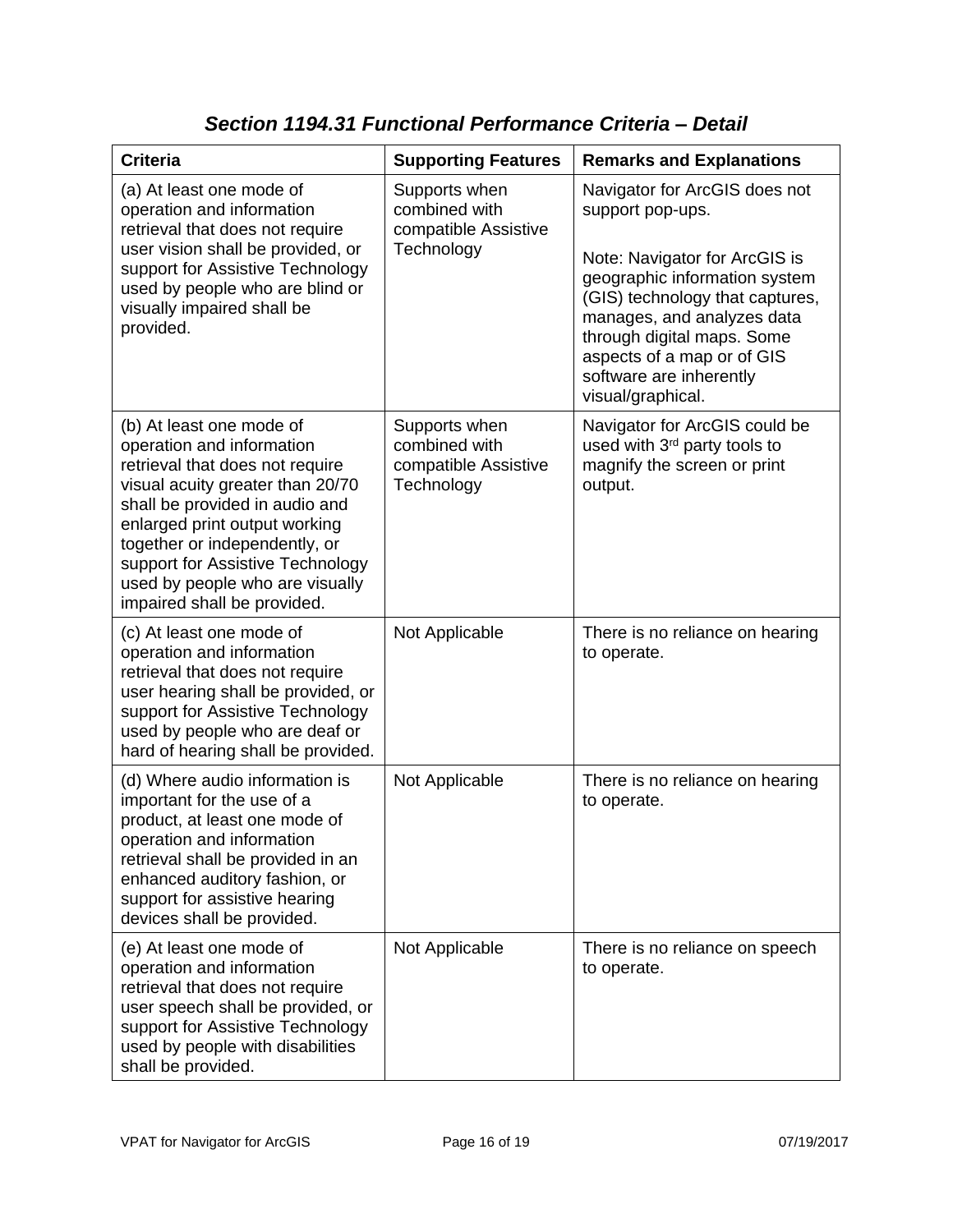| (f) At least one mode of operation<br>and information retrieval that<br>does not require fine motor<br>control or simultaneous actions<br>and that is operable with limited<br>reach and strength shall be | Supports | Operation and information<br>retrieval is dependent on<br>operating system settings and<br>configurations. The software<br>supports operating systems and<br>configurations designed to assist |
|------------------------------------------------------------------------------------------------------------------------------------------------------------------------------------------------------------|----------|------------------------------------------------------------------------------------------------------------------------------------------------------------------------------------------------|
| provided.                                                                                                                                                                                                  |          | users with accessibility.                                                                                                                                                                      |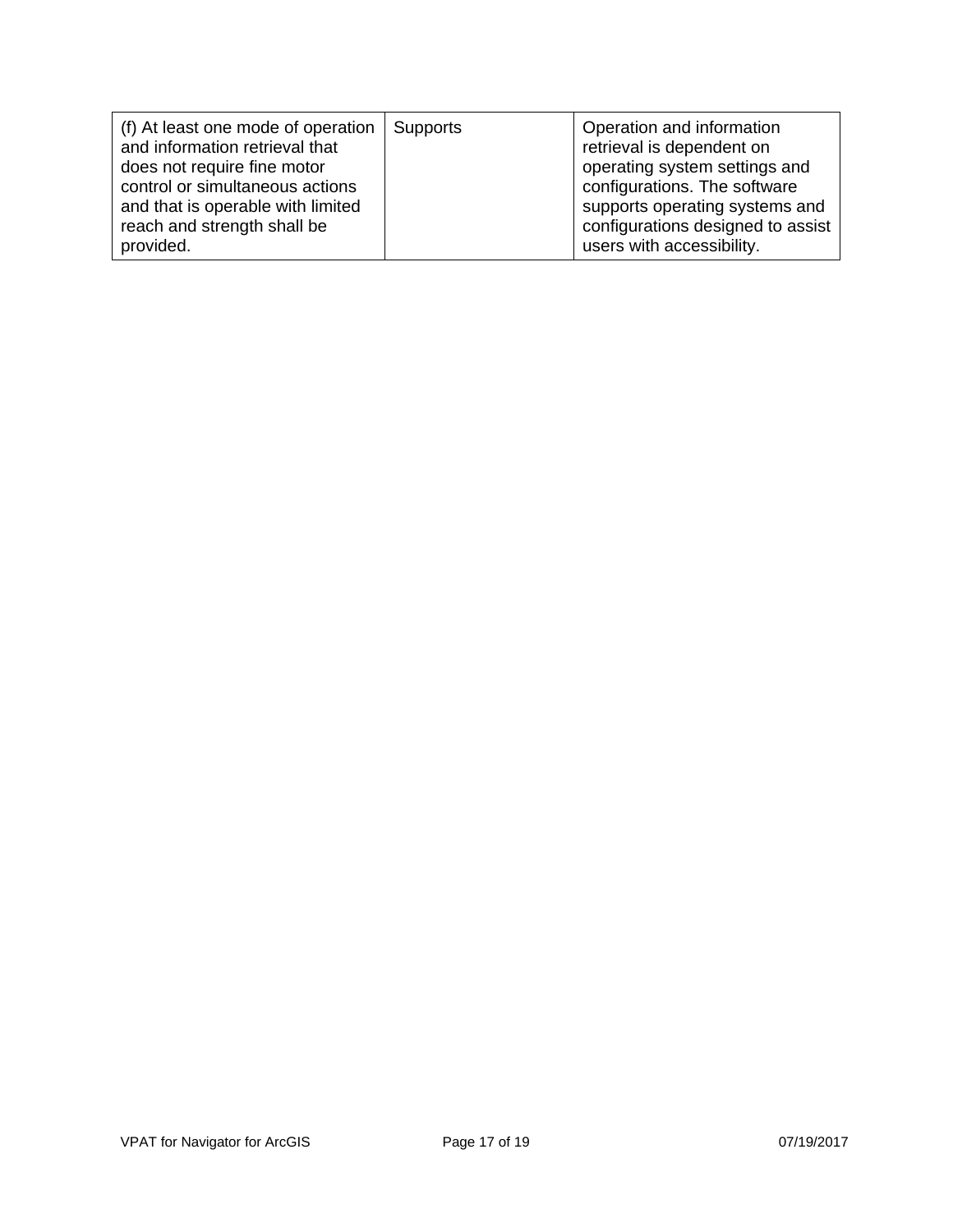| <b>Criteria</b>                                                                                                                                                                                                          | <b>Supporting</b><br><b>Features</b> | <b>Remarks and Explanations</b>                                                                                                                                                                                                                                                                                                                                                |
|--------------------------------------------------------------------------------------------------------------------------------------------------------------------------------------------------------------------------|--------------------------------------|--------------------------------------------------------------------------------------------------------------------------------------------------------------------------------------------------------------------------------------------------------------------------------------------------------------------------------------------------------------------------------|
| (a) Product support<br>documentation<br>provided to end-users<br>shall be made<br>available in alternate<br>formats upon request,<br>at no additional<br>charge.                                                         | <b>Supports</b>                      | Most product documentation is delivered with the<br>product or is available at:<br>http://www.esri.com/products/navigator<br>and<br>http://doc.arcgis.com/en/navigator/<br>A Tutorial video is available at:<br>https://www.youtube.com/watch?v=h1WpwV8kh1Y<br>Some product documentation is available in HTML<br>web-page format but may be exported to alternate<br>formats. |
| (b) End-users shall<br>have access to a<br>description of the<br>accessibility and<br>compatibility features<br>of products in<br>alternate formats or<br>alternate methods<br>upon request, at no<br>additional charge. | <b>Supports</b>                      | Accessibility and compatibility features of Esri<br>software are described in the product<br>documentation or are available at:<br>http://www.esri.com/legal/section508/swguide<br>Additional information may be requested.                                                                                                                                                    |
| (c) Support services<br>for products shall<br>accommodate the<br>communication needs<br>of end-users with<br>disabilities.                                                                                               | <b>Supports</b>                      | Esri provides technical support through e-mail, fax,<br>documentation, and chat client. Esri support is<br>available through a variety of channels, including<br>phone, email, and online. Information on Esri<br>support services can be found at:<br>http://support.esri.com/en/.                                                                                            |

### *Section 1194.41 Information, Documentation and Support – Detail*



© 2017 Environmental Systems Research Institute, Inc. All rights reserved.

This VPAT is for informational purposes only and represents the current view of Esri on the issues discussed as of the date of its publication. All information provided is subject to change without notice. ESRI MAKES NO WARRANTIES, EXPRESS OR IMPLIED, IN THIS VPAT. ESRI MAKES NO REPRESENTATIONS CONCERNING THE ABILITY OF ASSISTIVE TECHNOLOGY AND/OR OTHER PRODUCTS TO INTEROPERATE WITH ESRI PRODUCTS. ESRI SPECIFICALLY DISCLAIMS ANY LIABILITY WITH RESPECT TO THIS VPAT. NO CONTRACTUAL